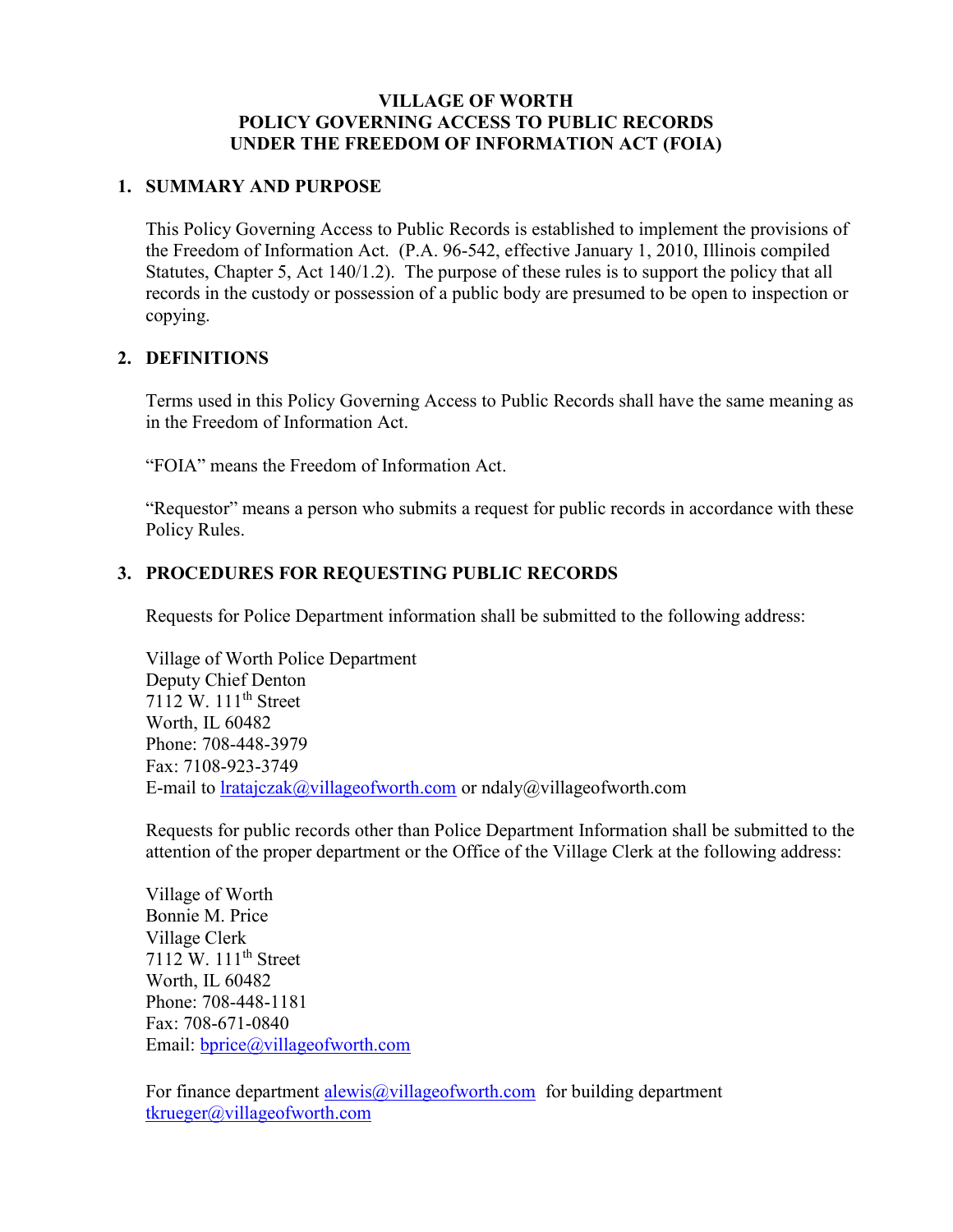## 4. FORM AND CONTENT OF REQUESTS

Requests in accordance with the FOIA and the Village of Worth policy Governing Access to Public Records shall be made in writing. These requests may be submitted on FOIA request forms provided by the Village, a copy of which is attached.

The requestor shall provide the following information in a request for public records:

- 1. The requestor's full name, address and phone number.
- 2. A brief description of the public records sought, being as specific as possible.
- 3. Whether the requestor is for inspection of public records, copies of public records, or both.
- 4. Is this request for Commercial purposes.

# 5. TIMELINE FOR CITY RESPONSE TO REQUEST FOR PUBLIC

The Village of Worth shall respond to a written request for public records within five (5) working days after receipt of such request.

The Village of Worth may give notice of an extension of time to respond which does not exceed an additional five (5) working days. Such an extension is allowable only if written notice is provided within the original five (5) working day time limit and only for the reasons provided in Section 3 (d) of the FOIA. Such notice of extension shall state the reasons why the extension is necessary and the date by which the records shall be available or the denial will be forthcoming.

## 6. TYPE OF VILLAGE RESPONSES TO REQUEST FOR PUBLIC RECORDS

The Village of Worth shall respond to requests for public records in one of three ways:

- 1. Approve the request.
- 2. Approve in part and deny in part.
- 3. Deny the request

Upon approval of a request for public records, the Village may either provide the materials immediately, give notice that the materials shall be made available or give notice of the time and place for inspection of records.

A denial of a request for public records shall be made in writing. It shall state the reasons for the denial and the names and titles of individuals responsible for the decision.

Failure to respond to a written request within five (5) working days shall be considered by the requestor a denial of the request.

A public body that fails to respond to a request within the time permitted or any extension but thereafter provides the requester with copies of the requested public records may not impose a fee for those copies.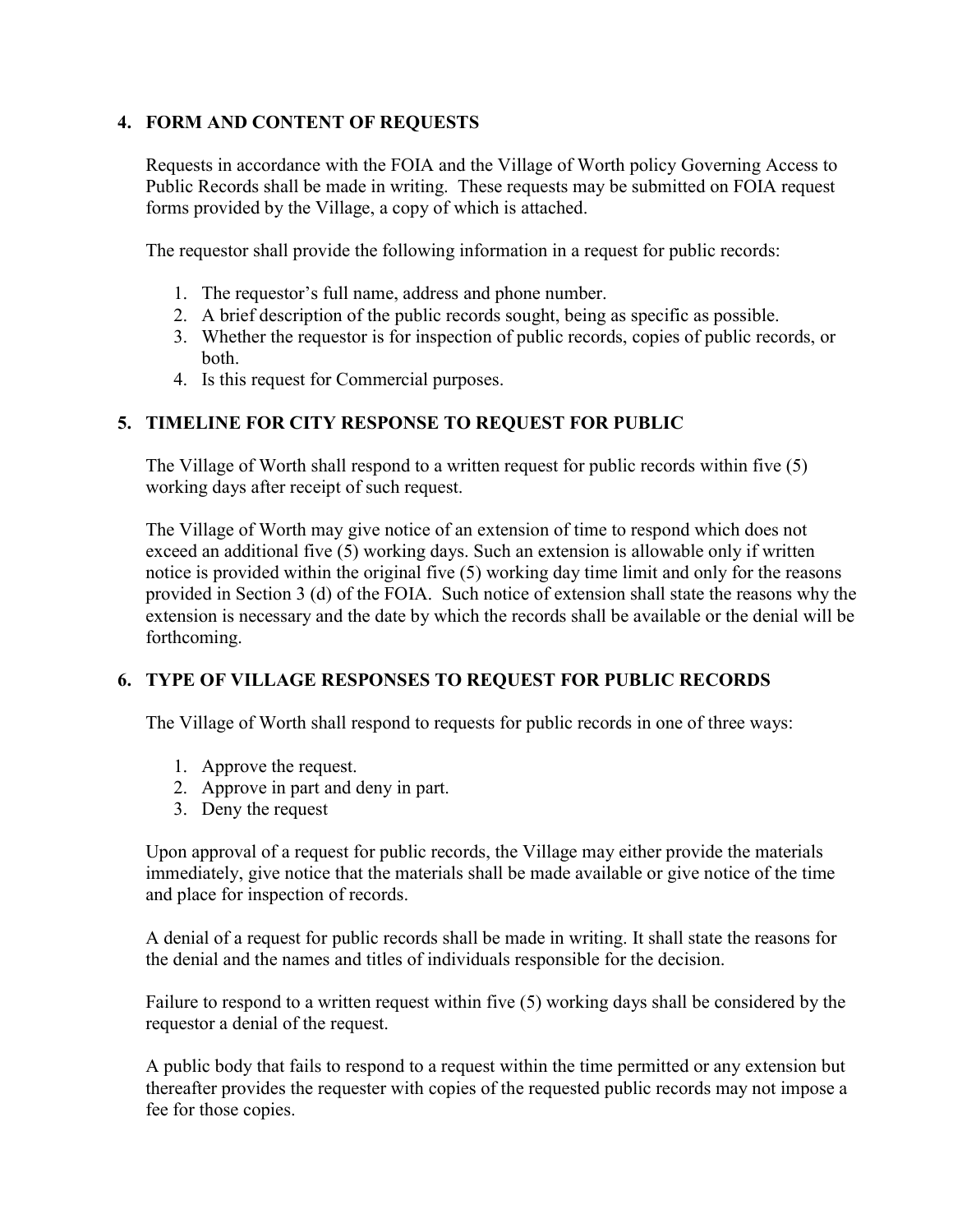A public body that fails to respond to the request within the time permitted may not treat the request as unduly burdensome.

# 7. PROCEDURES FOR APPEAL OF A DENIAL

A requestor whose request has been denied may appeal the denial to the Public Access Counselor. The notice of appeals may be made in writing and sent to:

> Public Access Counselor Office of the Attorney General 500 S. 2nd Street Springfield, Illinois 62706 Phone: 1-877-299-FOIA (1-877-299-3642) Fax: 217-782-1396 E-mail: publicaccess@atg.state.il.us

If the denial is pursuant to an exemption set forth in Section 7 of the Act, the notice of denial shall specify the exemption. It shall also give the notice of the requestor's right to appeal to the Public Access Counselor not later than 60 days after the date of the final denial. The request for review must be in writing, signed by the requester, and include a copy of the request for access to records and any responses from the public body.

## 8. PUBLIC ACCESS COUNSELOR'S RESPONSE TO APPEALS

The Public Access Counselor shall respond to an appeal within twenty one (21) working days after receiving notice thereof.

## 9. PROCEDURES FOR PROVIDING RECORDS TO REQUESTORS

Inspection of Records at Village Offices – Generally, public records will be made available for inspection during normal working hours of the Village Hall located at  $7112 \text{ W}$ .  $111^{\text{th}}$  Street or the Police Department.

Unless otherwise arranged, the inspection of records shall take place at the Village Hall or at the Police Department.

Documents, which the requestor wishes to have copied, shall be segregated during the course of inspection. A Village employee may be present throughout the inspection.

All copies shall be made by a Village employee. A requestor may be prohibited from bringing bags, brief cases or other containers into the inspection room.

Copies of Public Records shall be provided to the requestor only upon payment of any charges which are due.